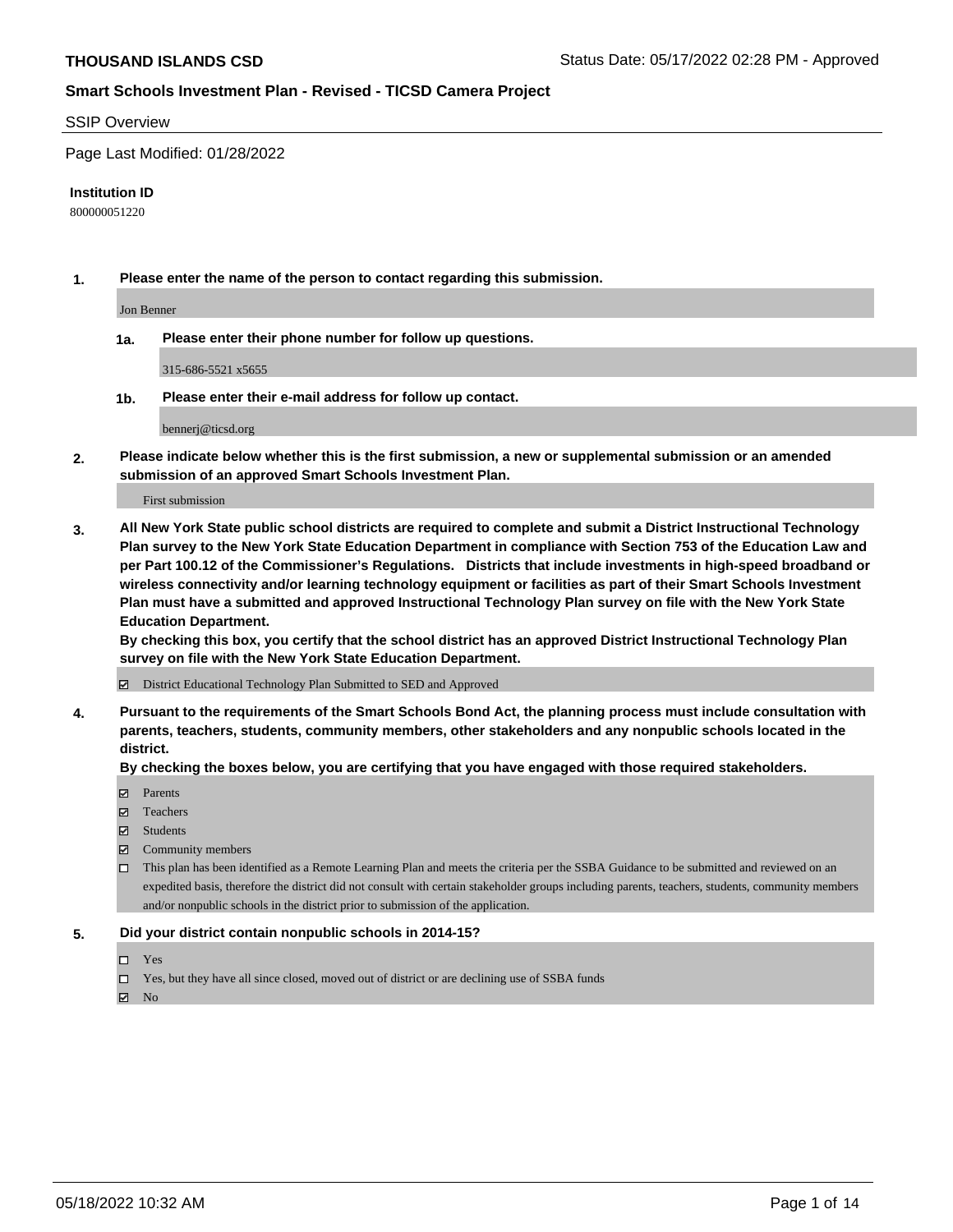#### SSIP Overview

Page Last Modified: 01/28/2022

#### **6. Certify that the following required steps have taken place by checking the boxes below:**

- The district developed and the school board approved a preliminary Smart Schools Investment Plan.
- $\boxtimes$  The preliminary plan was posted on the district website for at least 30 days. The district included an address to which any written comments on the plan should be sent.
- $\boxtimes$  The school board conducted a hearing that enabled stakeholders to respond to the preliminary plan. This hearing may have occured as part of a normal Board meeting, but adequate notice of the event must have been provided through local media and the district website for at least two weeks prior to the meeting.
- The district prepared a final plan for school board approval and such plan has been approved by the school board.
- $\boxtimes$  The final proposed plan that has been submitted has been posted on the district's website.
- This Plan has been identified as a Remote Learning Plan and meets the criteria per the SSBA Guidance to be submitted and reviewed on an expedited basis, therefore this plan has not met certain stakeholder engagement requirements including, consulting with nonpublic schools in advance of plan submission, having the school board conduct a hearing on the plan and/or posting the plan to the district website for a minimum of 30 days. This district will post the Remote Learning Plan to the district's website upon submission of the application.
- **6a. Please upload the proposed Smart Schools Investment Plan (SSIP) that was posted on the district's website, along with any supporting materials. Note that this should be different than your recently submitted Educational Technology Survey. The Final SSIP, as approved by the School Board, should also be posted on the website and remain there during the course of the projects contained therein.**

Usherwood Verkada.pdf TICSD Smartbond Security Plan.pdf

**6b. Enter the webpage address where the final Smart Schools Investment Plan is posted. The Plan should remain posted for the life of the included projects.**

http://1000islandsschools.org/news/what\_s\_new/smart\_investment\_plan\_-\_security

**7. Please enter an estimate of the total number of students and staff that will benefit from this Smart Schools Investment Plan based on the cumulative projects submitted to date.**

758

**8. An LEA/School District may partner with one or more other LEA/School Districts to form a consortium to pool Smart Schools Bond Act funds for a project that meets all other Smart School Bond Act requirements. Each school district participating in the consortium will need to file an approved Smart Schools Investment Plan for the project and submit a signed Memorandum of Understanding that sets forth the details of the consortium including the roles of each respective district.**

 $\Box$  The district plans to participate in a consortium to partner with other school district(s) to implement a Smart Schools project.

#### **9. Please enter the name and 6-digit SED Code for each LEA/School District participating in the Consortium.**

| Partner LEA/District | <b>ISED BEDS Code</b> |
|----------------------|-----------------------|
| (No Response)        | (No Response)         |

#### **10. Please upload a signed Memorandum of Understanding with all of the participating Consortium partners.**

(No Response)

#### **11. Your district's Smart Schools Bond Act Allocation is:**

\$752,523

#### **12. Final 2014-15 BEDS Enrollment to calculate Nonpublic Sharing Requirement**

|            | l Public Enrollment | Nonpublic Enrollment | Total Enrollment | INonpublic Percentage |
|------------|---------------------|----------------------|------------------|-----------------------|
| Enrollment | 984                 |                      | 984.00           | 0.00                  |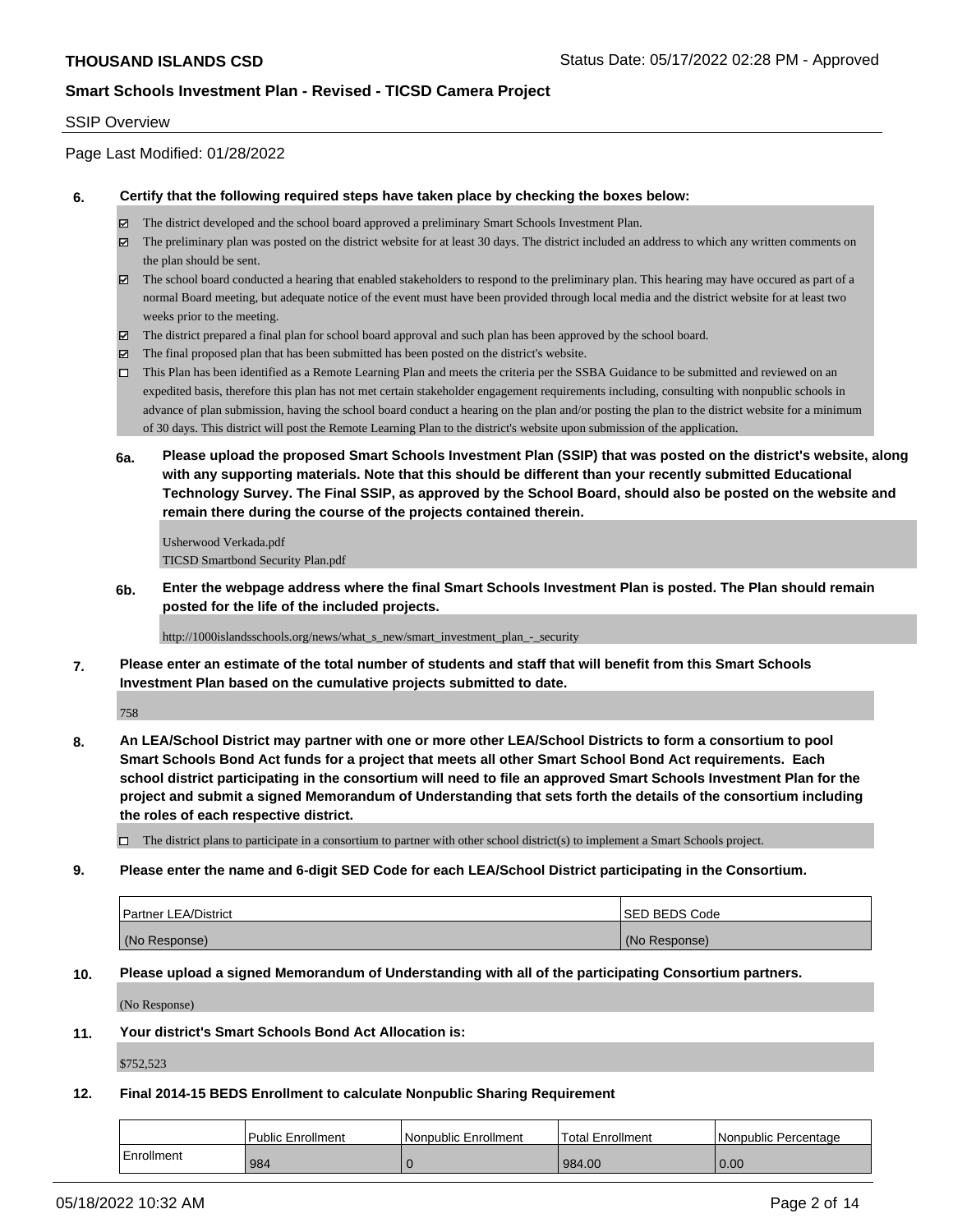## SSIP Overview

Page Last Modified: 01/28/2022

**13. This table compares each category budget total, as entered in that category's page, to the total expenditures listed in the category's expenditure table. Any discrepancies between the two must be resolved before submission.**

|                                            | Sub-Allocations | <b>Expenditure Totals</b> | <b>Difference</b> |
|--------------------------------------------|-----------------|---------------------------|-------------------|
| <b>School Connectivity</b>                 | 0.00            | 0.00                      | 0.00              |
| Connectivity Projects for<br>Communities   | 0.00            | 0.00                      | 0.00              |
| Classroom Technology                       | 0.00            | 0.00                      | 0.00              |
| Pre-Kindergarten Classrooms                | 0.00            | 0.00                      | 0.00              |
| Replace Transportable<br><b>Classrooms</b> | 0.00            | 0.00                      | 0.00              |
| <b>High-Tech Security Features</b>         | 330,275.30      | 330,275.30                | 0.00              |
| Nonpublic Loan                             | 0.00            | 0.00                      | 0.00              |
| Totals:                                    | 330.275         | 330,275                   | 0                 |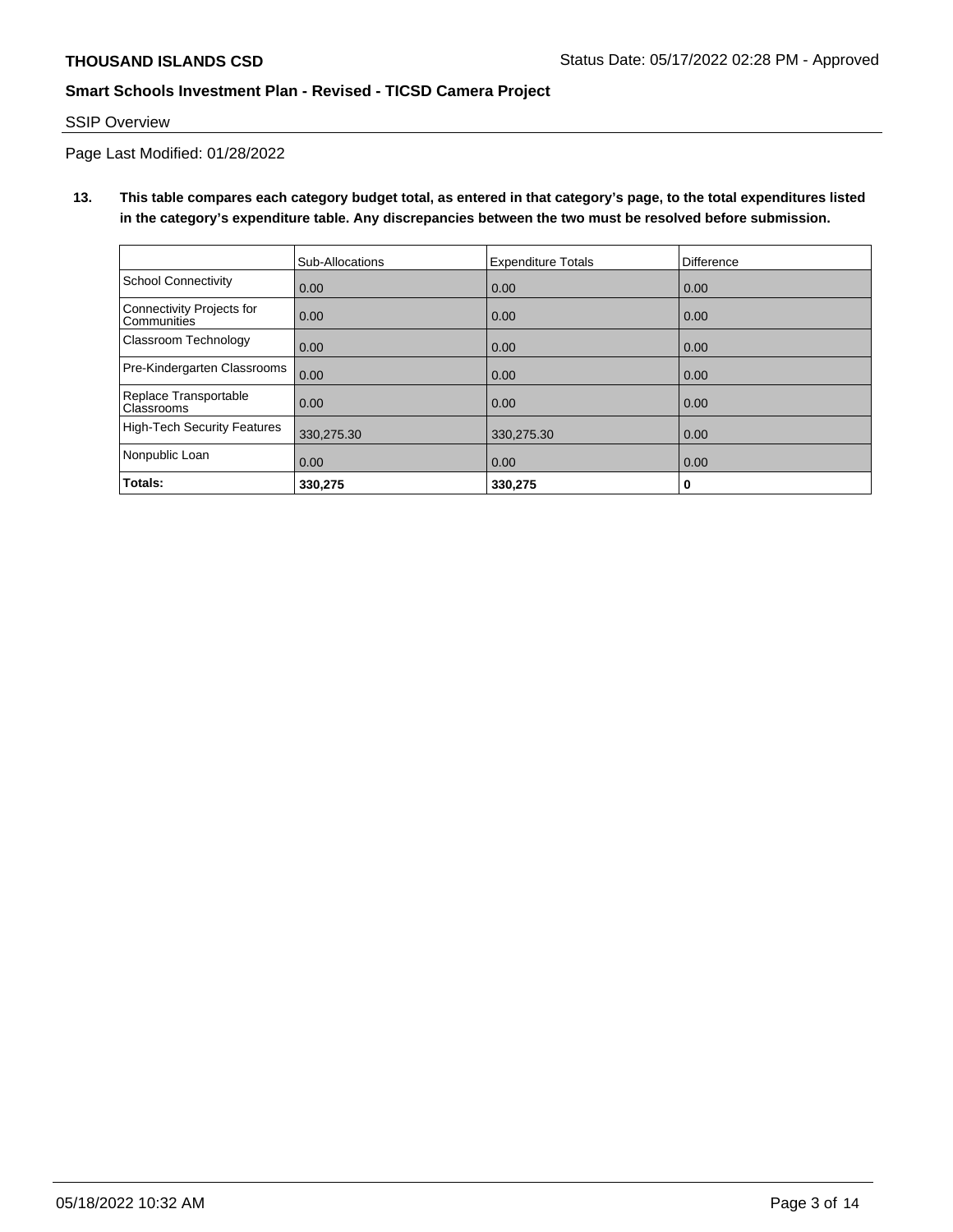#### School Connectivity

Page Last Modified: 12/28/2021

- **1. In order for students and faculty to receive the maximum benefit from the technology made available under the Smart Schools Bond Act, their school buildings must possess sufficient connectivity infrastructure to ensure that devices can be used during the school day. Smart Schools Investment Plans must demonstrate that:**
	- **• sufficient infrastructure that meets the Federal Communications Commission's 100 Mbps per 1,000 students standard currently exists in the buildings where new devices will be deployed, or**
	- **• is a planned use of a portion of Smart Schools Bond Act funds, or**
	- **• is under development through another funding source.**

**Smart Schools Bond Act funds used for technology infrastructure or classroom technology investments must increase the number of school buildings that meet or exceed the minimum speed standard of 100 Mbps per 1,000 students and staff within 12 months. This standard may be met on either a contracted 24/7 firm service or a "burstable" capability. If the standard is met under the burstable criteria, it must be:**

**1. Specifically codified in a service contract with a provider, and**

**2. Guaranteed to be available to all students and devices as needed, particularly during periods of high demand, such as computer-based testing (CBT) periods.**

**Please describe how your district already meets or is planning to meet this standard within 12 months of plan submission.**

(No Response)

- **1a. If a district believes that it will be impossible to meet this standard within 12 months, it may apply for a waiver of this requirement, as described on the Smart Schools website. The waiver must be filed and approved by SED prior to submitting this survey.**
	- By checking this box, you are certifying that the school district has an approved waiver of this requirement on file with the New York State Education Department.
- **2. Connectivity Speed Calculator (Required). If the district currently meets the required speed, enter "Currently Met" in the last box: Expected Date When Required Speed Will be Met.**

|                         | l Number of<br><b>Students</b> | Required Speed<br>l in Mbps | Current Speed in<br><b>Mbps</b> | <b>Expected Speed</b><br>to be Attained | Expected Date<br>When Reauired |
|-------------------------|--------------------------------|-----------------------------|---------------------------------|-----------------------------------------|--------------------------------|
|                         |                                |                             |                                 | Within 12 Months 1Speed Will be Met     |                                |
| <b>Calculated Speed</b> | (No Response)                  | 0.00                        | (No Response)                   | (No Response)                           | (No Response)                  |

**3. Describe how you intend to use Smart Schools Bond Act funds for high-speed broadband and/or wireless connectivity projects in school buildings.**

(No Response)

**4. Describe the linkage between the district's District Instructional Technology Plan and how the proposed projects will improve teaching and learning. (There should be a link between your response to this question and your responses to Question 1 in Section IV - NYSED Initiatives Alignment: "Explain how the district use of instructional technology will serve as a part of a comprehensive and sustained effort to support rigorous academic standards attainment and performance improvement for students."** 

**Your answer should also align with your answers to the questions in Section II - Strategic Technology Planning and the associated Action Steps in Section III - Action Plan.)**

(No Response)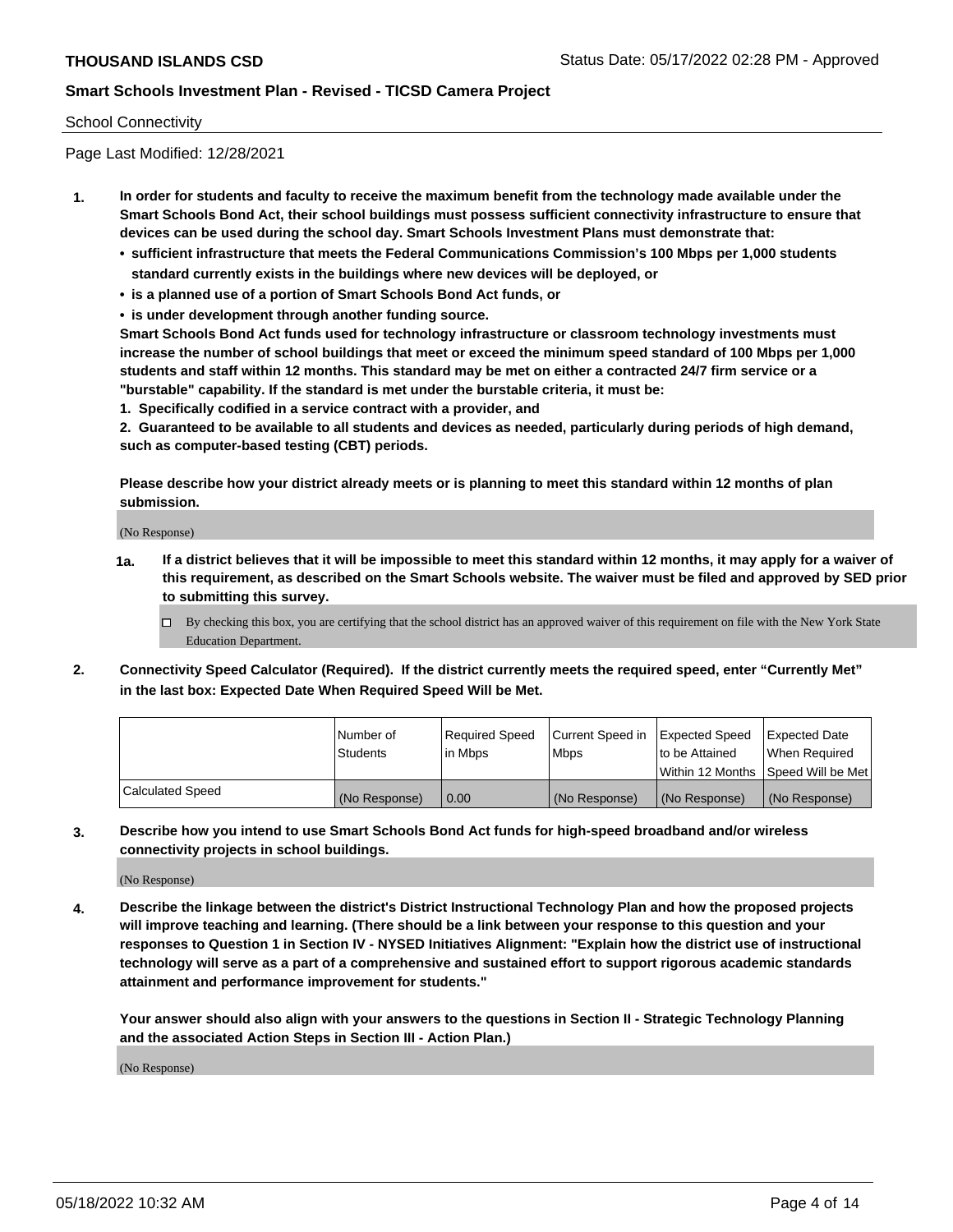#### School Connectivity

Page Last Modified: 12/28/2021

**5. If the district wishes to have students and staff access the Internet from wireless devices within the school building, or in close proximity to it, it must first ensure that it has a robust Wi-Fi network in place that has sufficient bandwidth to meet user demand.**

**Please describe how you have quantified this demand and how you plan to meet this demand.**

(No Response)

**6. Smart Schools plans with any expenditures in the School Connectivity category require a project number from the Office of Facilities Planning. Districts must submit an SSBA LOI and receive project numbers prior to submitting the SSIP. As indicated on the LOI, some projects may be eligible for a streamlined review and will not require a building permit.**

**Please indicate on a separate row each project number given to you by the Office of Facilities Planning.**

| Project Number |  |
|----------------|--|
| (No Response)  |  |

**7. Certain high-tech security and connectivity infrastructure projects may be eligible for an expedited review process as determined by the Office of Facilities Planning.**

**Was your project deemed eligible for streamlined review?**

(No Response)

#### **8. Include the name and license number of the architect or engineer of record.**

| Name          | I License Number |
|---------------|------------------|
| (No Response) | (No Response)    |

#### **9. Public Expenditures – Loanable (Counts toward the nonpublic loan calculation)**

| Select the allowable expenditure type.<br>Repeat to add another item under each type. | <b>PUBLIC</b> Items to be<br>l Purchased | Quantity         | Cost Per Item    | <b>Total Cost</b> |
|---------------------------------------------------------------------------------------|------------------------------------------|------------------|------------------|-------------------|
| (No Response)                                                                         | (No Response)                            | (No<br>Response) | (No<br>Response) | 0.00              |
|                                                                                       |                                          | -0               | 0.00             |                   |

## **10. Public Expenditures – Non-Loanable (Does not count toward nonpublic loan calculation)**

| Select the allowable expenditure | <b>PUBLIC</b> Items to be purchased | Quantity      | Cost per Item | <b>Total Cost</b> |
|----------------------------------|-------------------------------------|---------------|---------------|-------------------|
| type.                            |                                     |               |               |                   |
| Repeat to add another item under |                                     |               |               |                   |
| each type.                       |                                     |               |               |                   |
| (No Response)                    | (No Response)                       | (No Response) | (No Response) | 0.00              |
|                                  |                                     | U             | 0.00          |                   |

#### **11. Final 2014-15 BEDS Enrollment to calculate Nonpublic Sharing Requirement (no changes allowed.)**

|            | <b>Public Enrollment</b> | Nonpublic Enrollment | Total Enrollment | Nonpublic Percentage |
|------------|--------------------------|----------------------|------------------|----------------------|
| Enrollment | 984                      |                      | 984.00           | 0.00                 |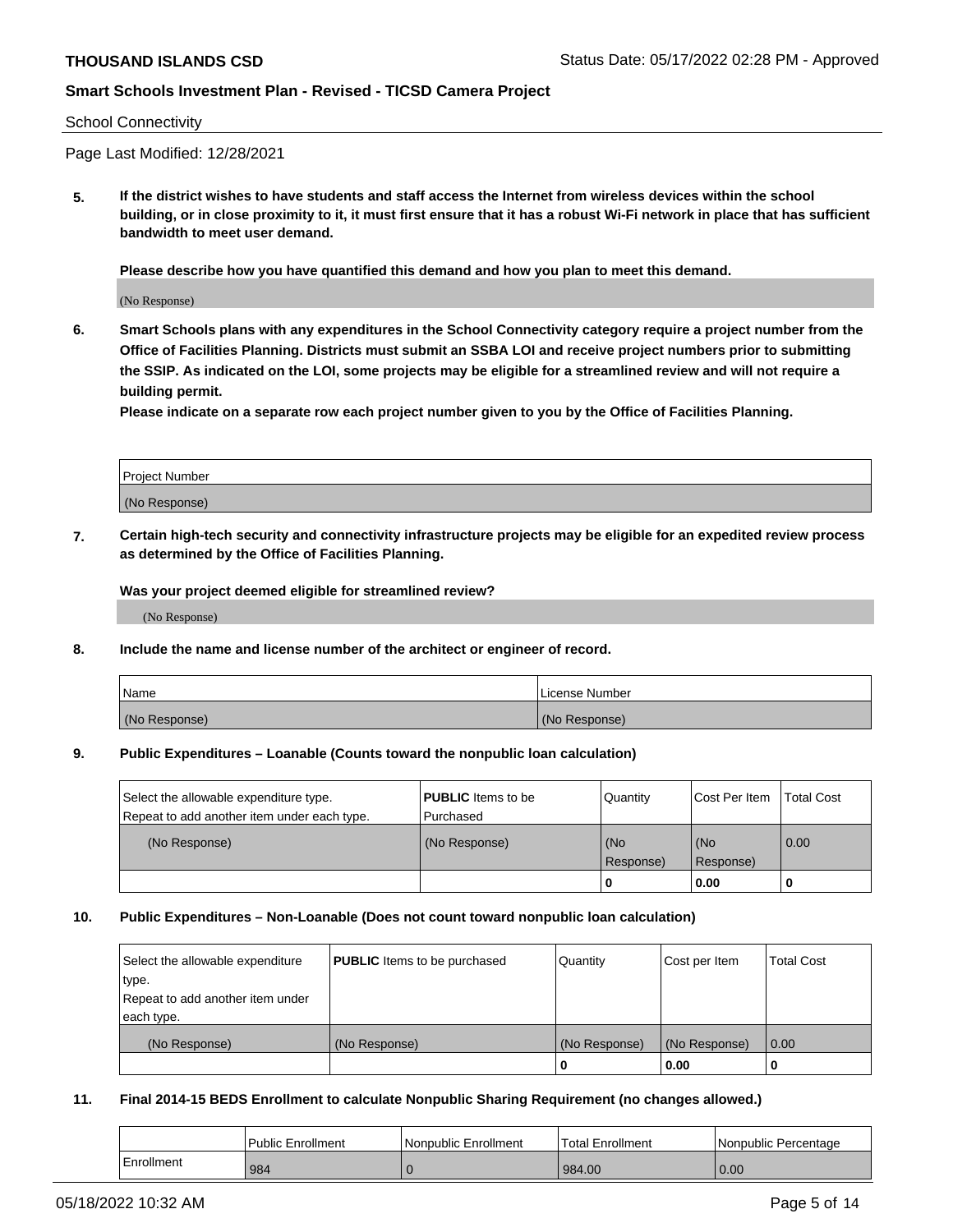# School Connectivity

Page Last Modified: 12/28/2021

## **12. Total Public Budget - Loanable (Counts toward the nonpublic loan calculation)**

|                                               | <b>Public Allocations</b> | <b>Estimated Nonpublic Loan</b><br>Amount | Estimated Total Sub-Allocations |
|-----------------------------------------------|---------------------------|-------------------------------------------|---------------------------------|
| Network/Access Costs                          | (No Response)             | 0.00                                      | 0.00                            |
| School Internal Connections and<br>Components | (No Response)             | 0.00                                      | 0.00                            |
| Other                                         | (No Response)             | 0.00                                      | 0.00                            |
| Totals:                                       | 0.00                      |                                           | 0                               |

## **13. Total Public Budget – Non-Loanable (Does not count toward the nonpublic loan calculation)**

|                                            | Sub-          |
|--------------------------------------------|---------------|
|                                            | Allocation    |
| Network/Access Costs                       | (No Response) |
| <b>Outside Plant Costs</b>                 | (No Response) |
| School Internal Connections and Components | (No Response) |
| <b>Professional Services</b>               | (No Response) |
| Testing                                    | (No Response) |
| <b>Other Upfront Costs</b>                 | (No Response) |
| <b>Other Costs</b>                         | (No Response) |
| Totals:                                    | 0.00          |

## **14. School Connectivity Totals**

|                          | Total Sub-Allocations |
|--------------------------|-----------------------|
| Total Loanable Items     | 0.00                  |
| Total Non-Ioanable Items | 0.00                  |
| Totals:                  | 0                     |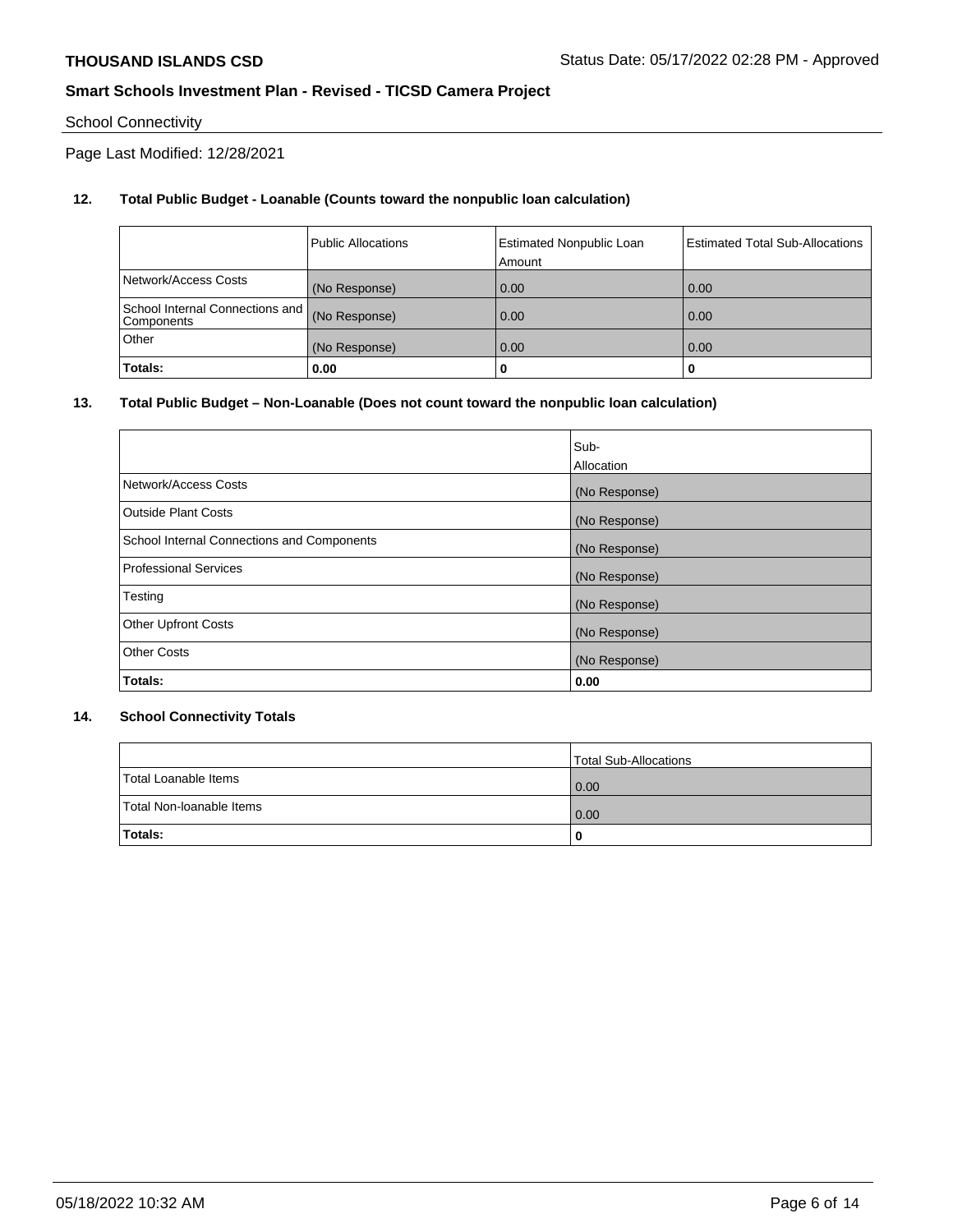Community Connectivity (Broadband and Wireless)

Page Last Modified: 12/28/2021

**1. Describe how you intend to use Smart Schools Bond Act funds for high-speed broadband and/or wireless connectivity projects in the community.**

(No Response)

**2. Please describe how the proposed project(s) will promote student achievement and increase student and/or staff access to the Internet in a manner that enhances student learning and/or instruction outside of the school day and/or school building.**

(No Response)

**3. Community connectivity projects must comply with all the necessary local building codes and regulations (building and related permits are not required prior to plan submission).**

 $\Box$  I certify that we will comply with all the necessary local building codes and regulations.

**4. Please describe the physical location of the proposed investment.**

(No Response)

**5. Please provide the initial list of partners participating in the Community Connectivity Broadband Project, along with their Federal Tax Identification (Employer Identification) number.**

| <b>Project Partners</b> | 'Federal ID # |
|-------------------------|---------------|
| (No Response)           | (No Response) |

**6. Please detail the type, quantity, per unit cost and total cost of the eligible items under each sub-category.**

| Select the allowable expenditure | Item to be purchased | Quantity      | Cost per Item | <b>Total Cost</b> |
|----------------------------------|----------------------|---------------|---------------|-------------------|
| type.                            |                      |               |               |                   |
| Repeat to add another item under |                      |               |               |                   |
| each type.                       |                      |               |               |                   |
| (No Response)                    | (No Response)        | (No Response) | (No Response) | 0.00              |
|                                  |                      | 0             | 0.00          |                   |

**7. If you are submitting an allocation for Community Connectivity, complete this table.**

**Note that the calculated Total at the bottom of the table must equal the Total allocation for this category that you entered in the SSIP Overview overall budget.**

|                                    | Sub-Allocation |
|------------------------------------|----------------|
| Network/Access Costs               | (No Response)  |
| Outside Plant Costs                | (No Response)  |
| <b>Tower Costs</b>                 | (No Response)  |
| <b>Customer Premises Equipment</b> | (No Response)  |
| Professional Services              | (No Response)  |
| Testing                            | (No Response)  |
| <b>Other Upfront Costs</b>         | (No Response)  |
| <b>Other Costs</b>                 | (No Response)  |
| Totals:                            | 0.00           |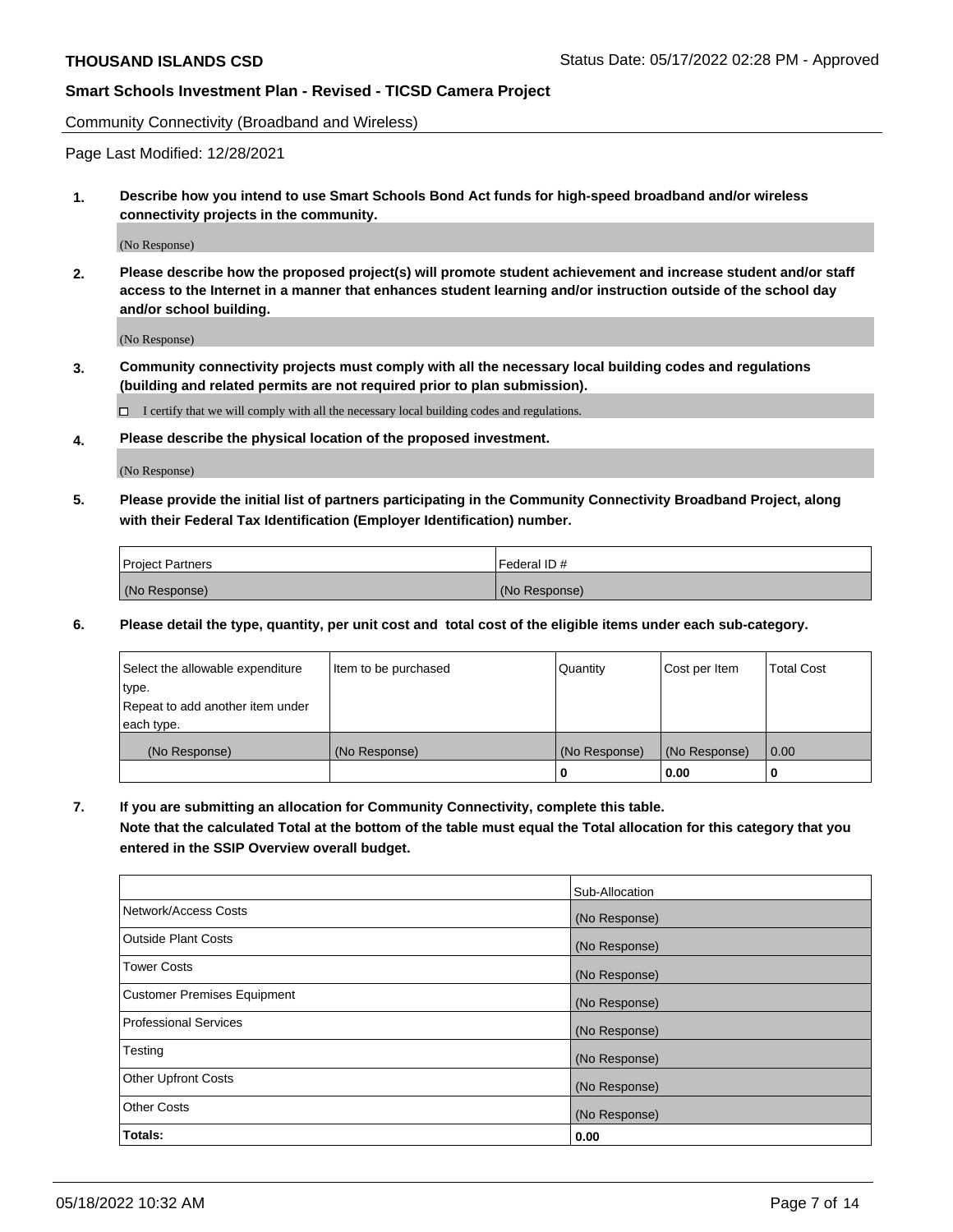## Classroom Learning Technology

Page Last Modified: 12/28/2021

**1. In order for students and faculty to receive the maximum benefit from the technology made available under the Smart Schools Bond Act, their school buildings must possess sufficient connectivity infrastructure to ensure that devices can be used during the school day. Smart Schools Investment Plans must demonstrate that sufficient infrastructure that meets the Federal Communications Commission's 100 Mbps per 1,000 students standard currently exists in the buildings where new devices will be deployed, or is a planned use of a portion of Smart Schools Bond Act funds, or is under development through another funding source.**

**Smart Schools Bond Act funds used for technology infrastructure or classroom technology investments must increase the number of school buildings that meet or exceed the minimum speed standard of 100 Mbps per 1,000 students and staff within 12 months. This standard may be met on either a contracted 24/7 firm service or a "burstable" capability. If the standard is met under the burstable criteria, it must be:**

**1. Specifically codified in a service contract with a provider, and**

**2. Guaranteed to be available to all students and devices as needed, particularly during periods of high demand, such as computer-based testing (CBT) periods.**

**Please describe how your district already meets or is planning to meet this standard within 12 months of plan submission.**

(No Response)

- **1a. If a district believes that it will be impossible to meet this standard within 12 months, it may apply for a waiver of this requirement, as described on the Smart Schools website. The waiver must be filed and approved by SED prior to submitting this survey.**
	- By checking this box, you are certifying that the school district has an approved waiver of this requirement on file with the New York State Education Department.
- **2. Connectivity Speed Calculator (Required). If the district currently meets the required speed, enter "Currently Met" in the last box: Expected Date When Required Speed Will be Met.**

|                  | Number of     | Required Speed | Current Speed in | Expected Speed | Expected Date                           |
|------------------|---------------|----------------|------------------|----------------|-----------------------------------------|
|                  | Students      | lin Mbps       | <b>Mbps</b>      | to be Attained | When Required                           |
|                  |               |                |                  |                | l Within 12 Months ISpeed Will be Met l |
| Calculated Speed | (No Response) | 0.00           | (No Response)    | (No Response)  | (No Response)                           |

**3. If the district wishes to have students and staff access the Internet from wireless devices within the school building, or in close proximity to it, it must first ensure that it has a robust Wi-Fi network in place that has sufficient bandwidth to meet user demand.**

**Please describe how you have quantified this demand and how you plan to meet this demand.**

(No Response)

**4. All New York State public school districts are required to complete and submit an Instructional Technology Plan survey to the New York State Education Department in compliance with Section 753 of the Education Law and per Part 100.12 of the Commissioner's Regulations.**

**Districts that include educational technology purchases as part of their Smart Schools Investment Plan must have a submitted and approved Instructional Technology Plan survey on file with the New York State Education Department.**

- By checking this box, you are certifying that the school district has an approved Instructional Technology Plan survey on file with the New York State Education Department.
- **5. Describe the devices you intend to purchase and their compatibility with existing or planned platforms or systems. Specifically address the adequacy of each facility's electrical, HVAC and other infrastructure necessary to install and support the operation of the planned technology.**

(No Response)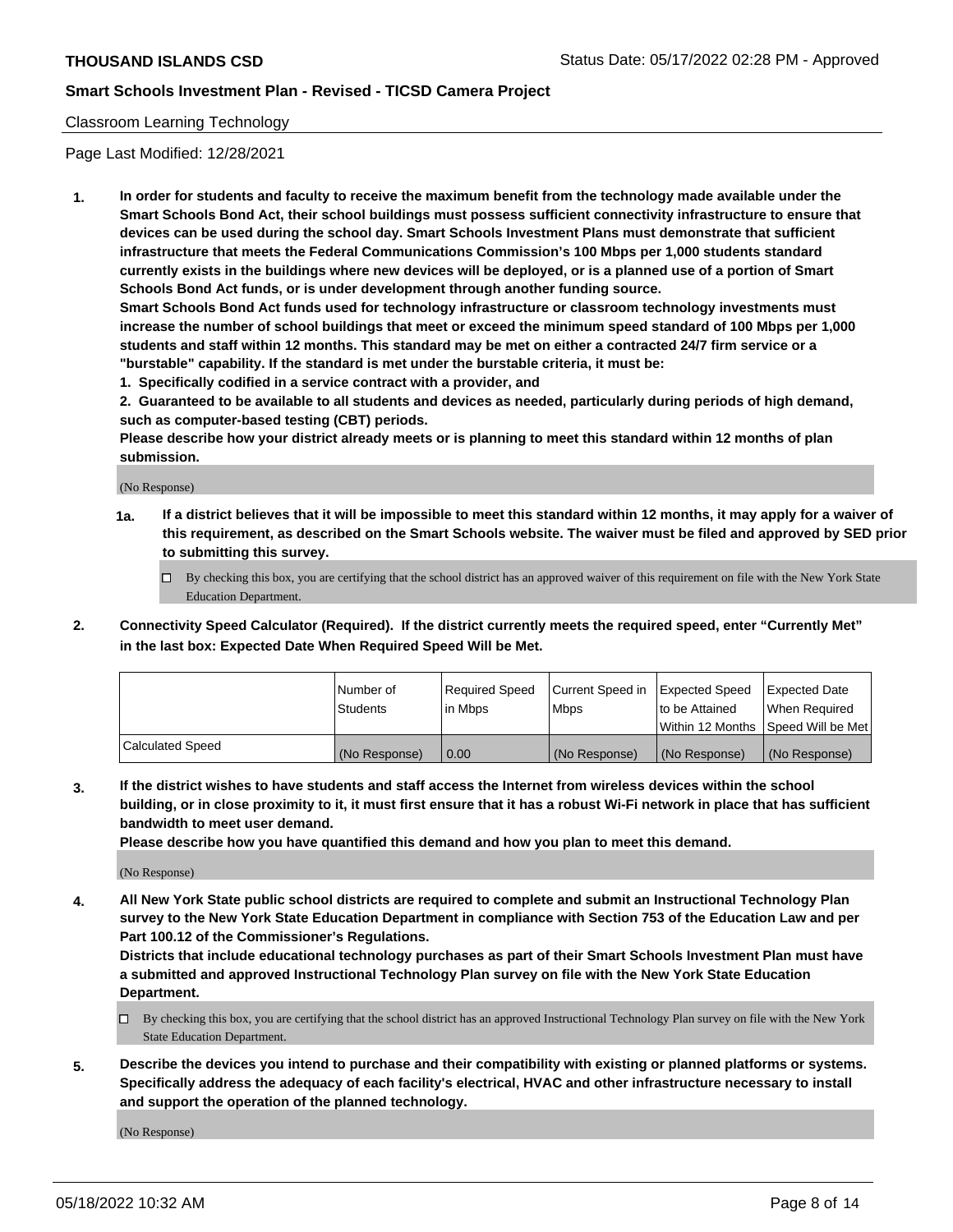#### Classroom Learning Technology

Page Last Modified: 12/28/2021

- **6. Describe how the proposed technology purchases will:**
	- **> enhance differentiated instruction;**
	- **> expand student learning inside and outside the classroom;**
	- **> benefit students with disabilities and English language learners; and**
	- **> contribute to the reduction of other learning gaps that have been identified within the district.**

**The expectation is that districts will place a priority on addressing the needs of students who struggle to succeed in a rigorous curriculum. Responses in this section should specifically address this concern and align with the district's Instructional Technology Plan (in particular Question 2 of E. Curriculum and Instruction: "Does the district's instructional technology plan address the needs of students with disabilities to ensure equitable access to instruction, materials and assessments?" and Question 3 of the same section: "Does the district's instructional technology plan address the provision of assistive technology specifically for students with disabilities to ensure access to and participation in the general curriculum?")**

**In addition, describe how the district ensures equitable access to instruction, materials and assessments and participation in the general curriculum for both SWD and English Language Learners/Multilingual Learners (ELL/MLL) students.**

**Please note: If this plan has been identified as a Remote Learning Plan to be submitted and reviewed on an expedited basis, the district should explain how this plan will facilitate remote and hybrid learning, in lieu of responding to the question above.**

(No Response)

**7. Where appropriate, describe how the proposed technology purchases will enhance ongoing communication with parents and other stakeholders and help the district facilitate technology-based regional partnerships, including distance learning and other efforts.**

(No Response)

**8. Describe the district's plan to provide professional development to ensure that administrators, teachers and staff can employ the technology purchased to enhance instruction successfully.**

**Note: This response should be aligned and expanded upon in accordance with your district's response to Question 1 of F. Professional Development of your Instructional Technology Plan: "Please provide a summary of professional development offered to teachers and staff, for the time period covered by this plan, to support technology to enhance teaching and learning. Please include topics, audience and method of delivery within your summary."**

**Please note: If this plan has been identified as a Remote Learning Plan to be submitted and reviewed on an expedited basis, the district should provide a statement confirming that the district has provided or will provide professional development on these devices to its staff, in lieu of responding to the question above.**

(No Response)

**9. Districts must contact one of the SUNY/CUNY teacher preparation programs listed on the document on the left side of the page that supplies the largest number of the district's new teachers to request advice on innovative uses and best practices at the intersection of pedagogy and educational technology.**

- By checking this box, you certify that you have contacted the SUNY/CUNY teacher preparation program that supplies the largest number of your new teachers to request advice on these issues.
- **9a. Please enter the name of the SUNY or CUNY Institution that you contacted.**

(No Response)

**9b. Enter the primary Institution phone number.**

(No Response)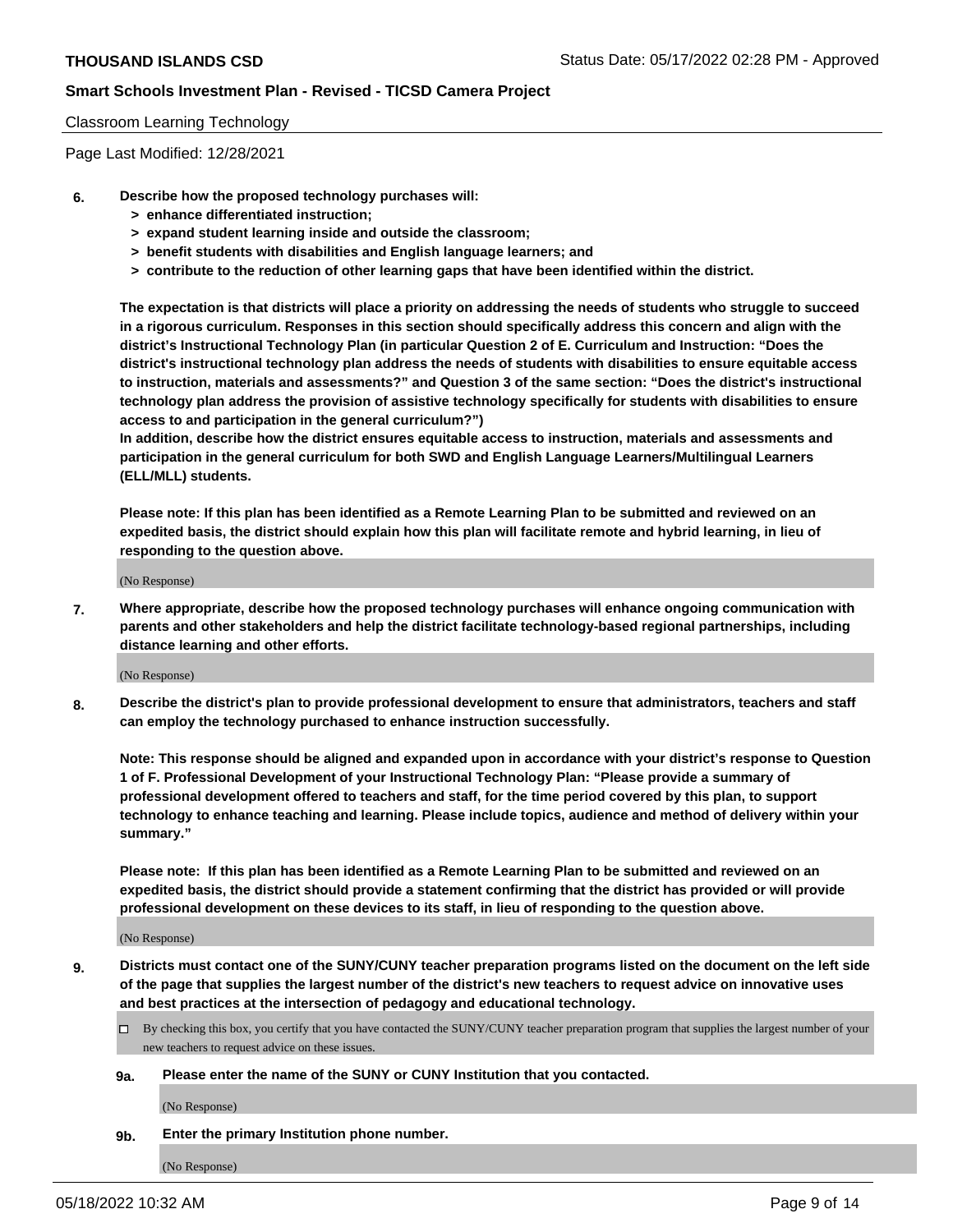## Classroom Learning Technology

Page Last Modified: 12/28/2021

**9c. Enter the name of the contact person with whom you consulted and/or will be collaborating with on innovative uses of technology and best practices.**

(No Response)

**10. To ensure the sustainability of technology purchases made with Smart Schools funds, districts must demonstrate a long-term plan to maintain and replace technology purchases supported by Smart Schools Bond Act funds. This sustainability plan shall demonstrate a district's capacity to support recurring costs of use that are ineligible for Smart Schools Bond Act funding such as device maintenance, technical support, Internet and wireless fees, maintenance of hotspots, staff professional development, building maintenance and the replacement of incidental items. Further, such a sustainability plan shall include a long-term plan for the replacement of purchased devices and equipment at the end of their useful life with other funding sources.**

 $\square$  By checking this box, you certify that the district has a sustainability plan as described above.

**11. Districts must ensure that devices purchased with Smart Schools Bond funds will be distributed, prepared for use, maintained and supported appropriately. Districts must maintain detailed device inventories in accordance with generally accepted accounting principles.**

By checking this box, you certify that the district has a distribution and inventory management plan and system in place.

**12. Please detail the type, quantity, per unit cost and total cost of the eligible items under each sub-category.**

| Select the allowable expenditure<br>type.      | I Item to be Purchased | Quantity      | Cost per Item | <b>Total Cost</b> |
|------------------------------------------------|------------------------|---------------|---------------|-------------------|
| Repeat to add another item under<br>each type. |                        |               |               |                   |
| (No Response)                                  | (No Response)          | (No Response) | (No Response) | 0.00              |
|                                                |                        | U             | 0.00          |                   |

## **13. Final 2014-15 BEDS Enrollment to calculate Nonpublic Sharing Requirement (no changes allowed.)**

|            | l Public Enrollment | Nonpublic Enrollment | <b>Total Enrollment</b> | Nonpublic<br>l Percentage |
|------------|---------------------|----------------------|-------------------------|---------------------------|
| Enrollment | 984                 |                      | 984.00                  | 0.00                      |

#### **14. If you are submitting an allocation for Classroom Learning Technology complete this table.**

|                          | Public School Sub-Allocation | <b>Estimated Nonpublic Loan</b><br>Amount | <b>Estimated Total Public and</b><br>Nonpublic Sub-Allocation |
|--------------------------|------------------------------|-------------------------------------------|---------------------------------------------------------------|
|                          |                              | (Based on Percentage Above)               |                                                               |
| Interactive Whiteboards  | (No Response)                | 0.00                                      | 0.00                                                          |
| <b>Computer Servers</b>  | (No Response)                | 0.00                                      | 0.00                                                          |
| <b>Desktop Computers</b> | (No Response)                | 0.00                                      | 0.00                                                          |
| <b>Laptop Computers</b>  | (No Response)                | 0.00                                      | 0.00                                                          |
| <b>Tablet Computers</b>  | (No Response)                | 0.00                                      | 0.00                                                          |
| <b>Other Costs</b>       | (No Response)                | 0.00                                      | 0.00                                                          |
| Totals:                  | 0.00                         | 0                                         | 0                                                             |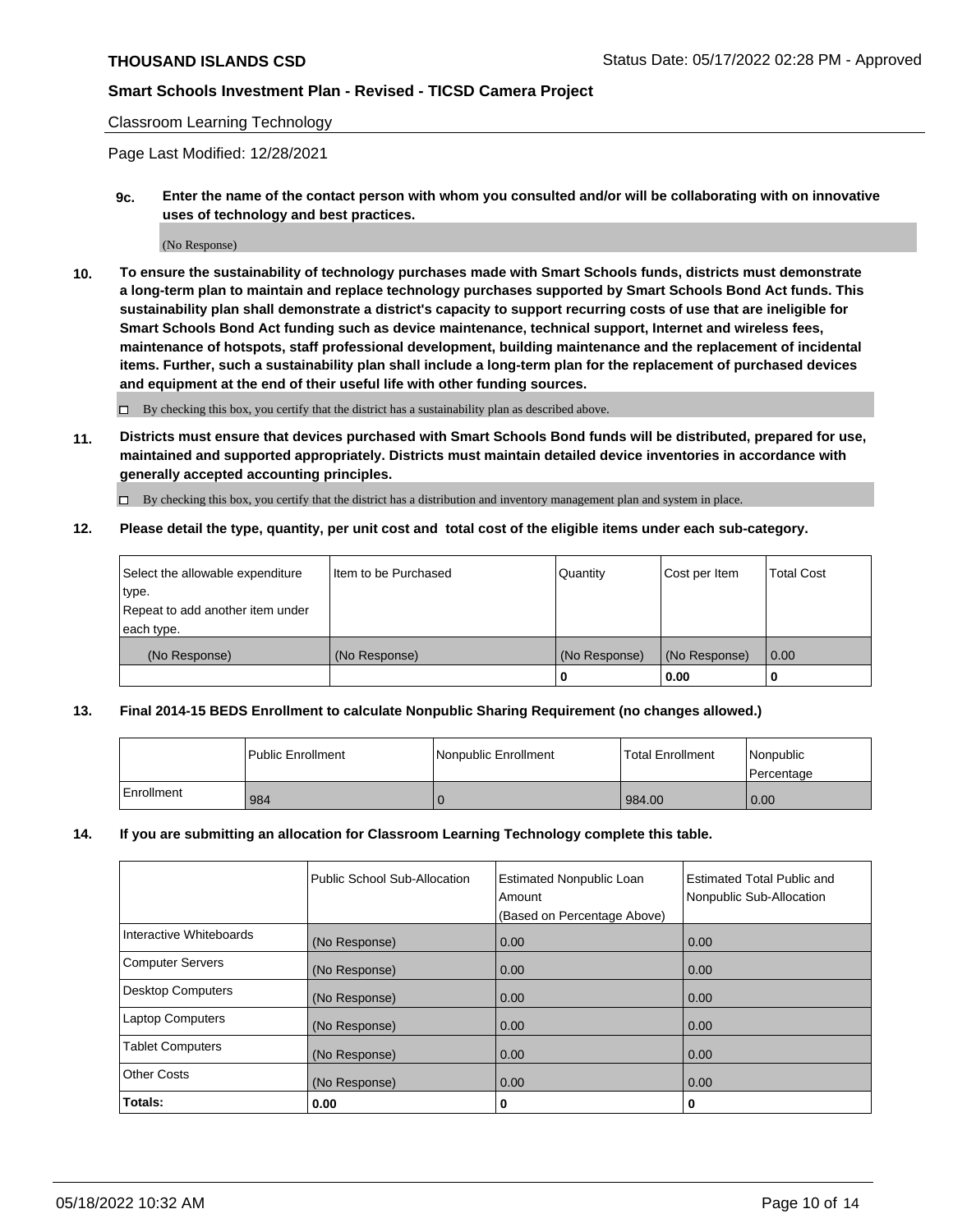#### Pre-Kindergarten Classrooms

Page Last Modified: 12/28/2021

**1. Provide information regarding how and where the district is currently serving pre-kindergarten students and justify the need for additional space with enrollment projections over 3 years.**

(No Response)

- **2. Describe the district's plan to construct, enhance or modernize education facilities to accommodate prekindergarten programs. Such plans must include:**
	- **Specific descriptions of what the district intends to do to each space;**
	- **An affirmation that new pre-kindergarten classrooms will contain a minimum of 900 square feet per classroom;**
	- **The number of classrooms involved;**
	- **The approximate construction costs per classroom; and**
	- **Confirmation that the space is district-owned or has a long-term lease that exceeds the probable useful life of the improvements.**

(No Response)

**3. Smart Schools Bond Act funds may only be used for capital construction costs. Describe the type and amount of additional funds that will be required to support ineligible ongoing costs (e.g. instruction, supplies) associated with any additional pre-kindergarten classrooms that the district plans to add.**

(No Response)

**4. All plans and specifications for the erection, repair, enlargement or remodeling of school buildings in any public school district in the State must be reviewed and approved by the Commissioner. Districts that plan capital projects using their Smart Schools Bond Act funds will undergo a Preliminary Review Process by the Office of Facilities Planning.**

**Please indicate on a separate row each project number given to you by the Office of Facilities Planning.**

| Project Number |  |
|----------------|--|
| (No Response)  |  |

**5. Please detail the type, quantity, per unit cost and total cost of the eligible items under each sub-category.**

| Select the allowable expenditure | Item to be purchased | Quantity      | Cost per Item | <b>Total Cost</b> |
|----------------------------------|----------------------|---------------|---------------|-------------------|
| type.                            |                      |               |               |                   |
| Repeat to add another item under |                      |               |               |                   |
| each type.                       |                      |               |               |                   |
| (No Response)                    | (No Response)        | (No Response) | (No Response) | 0.00              |
|                                  |                      | 0             | 0.00          |                   |

**6. If you have made an allocation for Pre-Kindergarten Classrooms, complete this table.**

**Note that the calculated Total at the bottom of the table must equal the Total allocation for this category that you entered in the SSIP Overview overall budget.**

|                                          | Sub-Allocation |
|------------------------------------------|----------------|
| Construct Pre-K Classrooms               | (No Response)  |
| Enhance/Modernize Educational Facilities | (No Response)  |
| <b>Other Costs</b>                       | (No Response)  |
| Totals:                                  | 0.00           |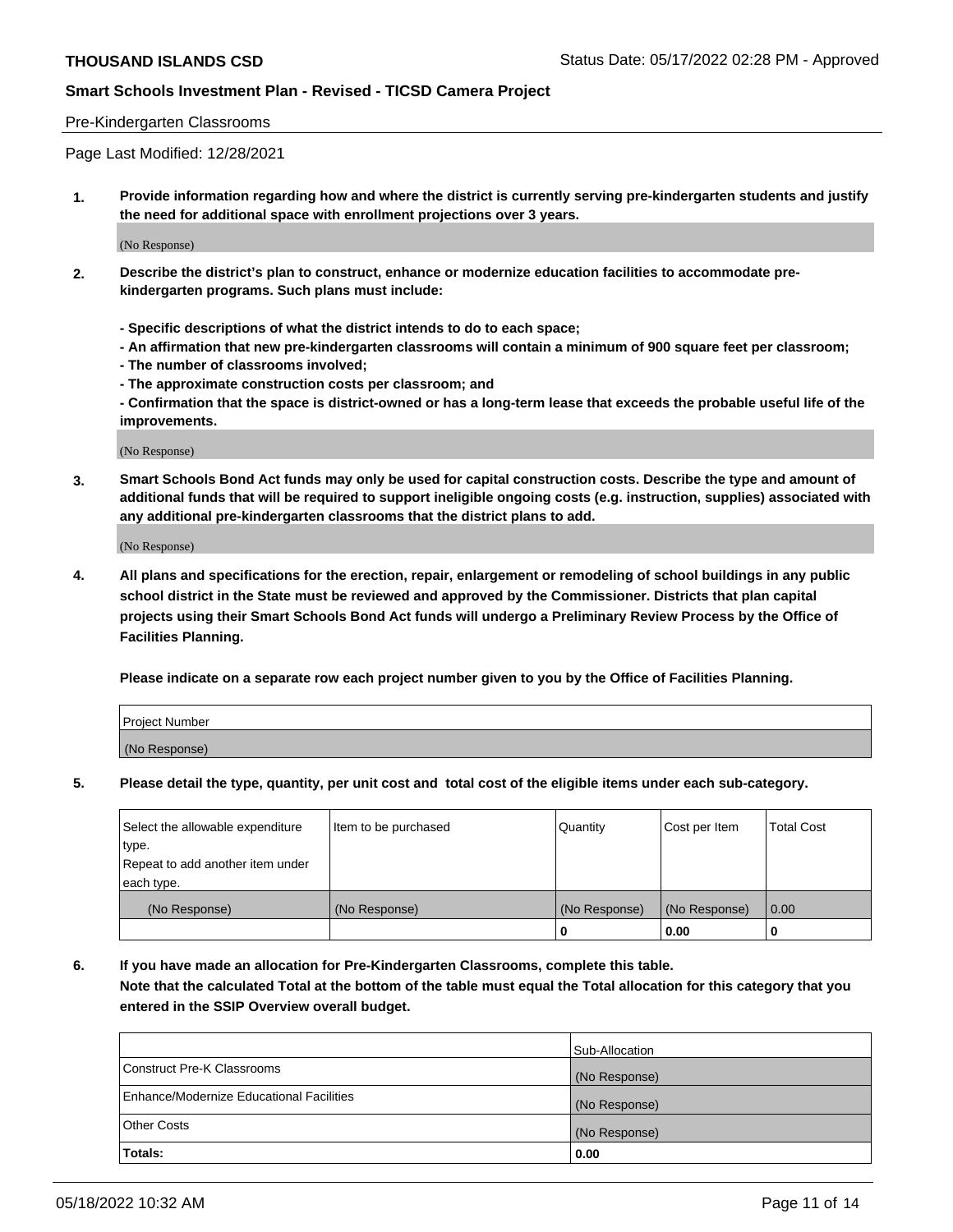Replace Transportable Classrooms

Page Last Modified: 12/28/2021

**1. Describe the district's plan to construct, enhance or modernize education facilities to provide high-quality instructional space by replacing transportable classrooms.**

(No Response)

**2. All plans and specifications for the erection, repair, enlargement or remodeling of school buildings in any public school district in the State must be reviewed and approved by the Commissioner. Districts that plan capital projects using their Smart Schools Bond Act funds will undergo a Preliminary Review Process by the Office of Facilities Planning.**

**Please indicate on a separate row each project number given to you by the Office of Facilities Planning.**

| <b>Project Number</b> |  |
|-----------------------|--|
| (No Response)         |  |

**3. For large projects that seek to blend Smart Schools Bond Act dollars with other funds, please note that Smart Schools Bond Act funds can be allocated on a pro rata basis depending on the number of new classrooms built that directly replace transportable classroom units.**

**If a district seeks to blend Smart Schools Bond Act dollars with other funds describe below what other funds are being used and what portion of the money will be Smart Schools Bond Act funds.**

(No Response)

**4. Please detail the type, quantity, per unit cost and total cost of the eligible items under each sub-category.**

| Select the allowable expenditure<br>type.<br>Repeat to add another item under | Item to be purchased | Quantity      | Cost per Item | <b>Total Cost</b> |
|-------------------------------------------------------------------------------|----------------------|---------------|---------------|-------------------|
| each type.<br>(No Response)                                                   | (No Response)        | (No Response) | (No Response) | 0.00              |
|                                                                               |                      | 0             | 0.00          |                   |

**5. If you have made an allocation for Replace Transportable Classrooms, complete this table.**

**Note that the calculated Total at the bottom of the table must equal the Total allocation for this category that you entered in the SSIP Overview overall budget.**

| Enhance/Modernize Existing Instructional Space<br><b>Other Costs</b> | (No Response)         |
|----------------------------------------------------------------------|-----------------------|
| <b>Totals:</b>                                                       | (No Response)<br>0.00 |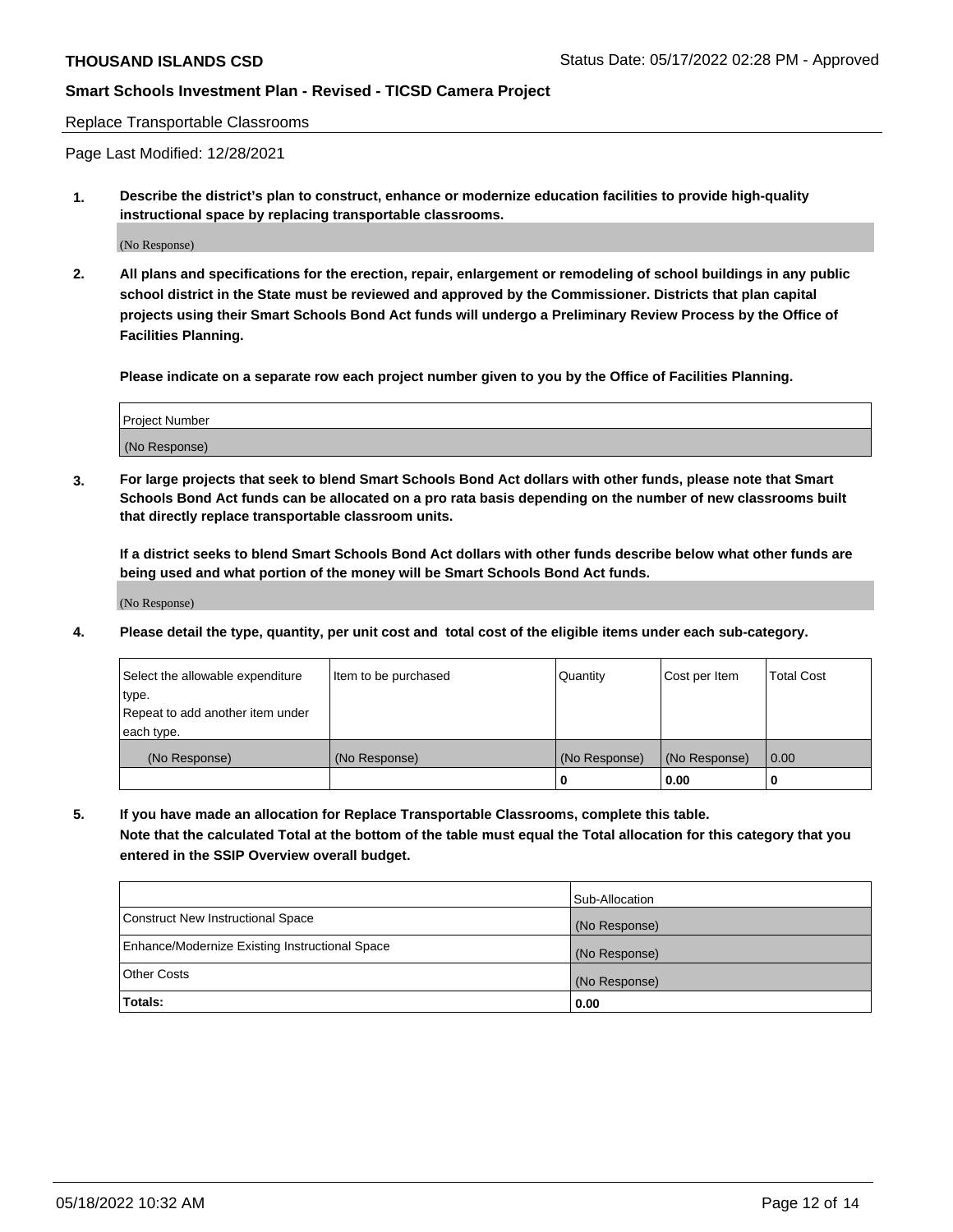## High-Tech Security Features

Page Last Modified: 01/27/2022

## **1. Describe how you intend to use Smart Schools Bond Act funds to install high-tech security features in school buildings and on school campuses.**

Thousand Islands current security camera system was installed as part of our 2012 capital project. The system's hardware is aged and requires continual maintenance. The software is likewise out of date, can no longer be updated, and is no longer supported. Through regular use of the existing system the administrative team has determined that many areas of poor surveillance exist across the district. Expanded coverage is required to fully protect our students, staff, and campuses. The use of existing infrastructure in district buildings will allow additional cameras to be installed to increase visibility where needed indoors and outdoors. Newer camera systems have higher quality video which will provide greater detail while also having more robust controls which will assist with investigations and collaboration with law enforcement. Thousand Islands current system utilizes locally hosted disk based storage for archiving of recorded video. We are currently investigating cloud based solutions in lieu of a self hosted solution.

**2. All plans and specifications for the erection, repair, enlargement or remodeling of school buildings in any public school district in the State must be reviewed and approved by the Commissioner. Smart Schools plans with any expenditures in the High-Tech Security category require a project number from the Office of Facilities Planning. Districts must submit an SSBA LOI and receive project numbers prior to submitting the SSIP. As indicated on the LOI, some projects may be eligible for a streamlined review and will not require a building permit. Please indicate on a separate row each project number given to you by the Office of Facilities Planning.**

# Project Number

22-07-01-04-7-999-BA3

- **3. Was your project deemed eligible for streamlined Review?**
	- Yes

 $\square$  No

- **3a. Districts with streamlined projects must certify that they have reviewed all installations with their licensed architect or engineer of record, and provide that person's name and license number. The licensed professional must review the products and proposed method of installation prior to implementation and review the work during and after completion in order to affirm that the work was code-compliant, if requested.**
	- $\boxtimes$  By checking this box, you certify that the district has reviewed all installations with a licensed architect or engineer of record.
- **4. Include the name and license number of the architect or engineer of record.**

| Name                | License Number |
|---------------------|----------------|
| Nicholas Signorelli | 24017          |

**5. Please detail the type, quantity, per unit cost and total cost of the eligible items under each sub-category.**

| Select the allowable expenditure<br>type.<br>Repeat to add another item under<br>each type. | Item to be purchased | Quantity | Cost per Item | <b>Total Cost</b> |
|---------------------------------------------------------------------------------------------|----------------------|----------|---------------|-------------------|
| <b>Electronic Security System</b>                                                           | CB51-60E-HW          |          | 1,385.71      | 1,385.71          |
| <b>Electronic Security System</b>                                                           | CB61-60E-HW          | 31       | 2,078.57      | 64,435.67         |
| <b>Electronic Security System</b>                                                           | CD41-60-HW           | 61       | 923.81        | 56,352.41         |